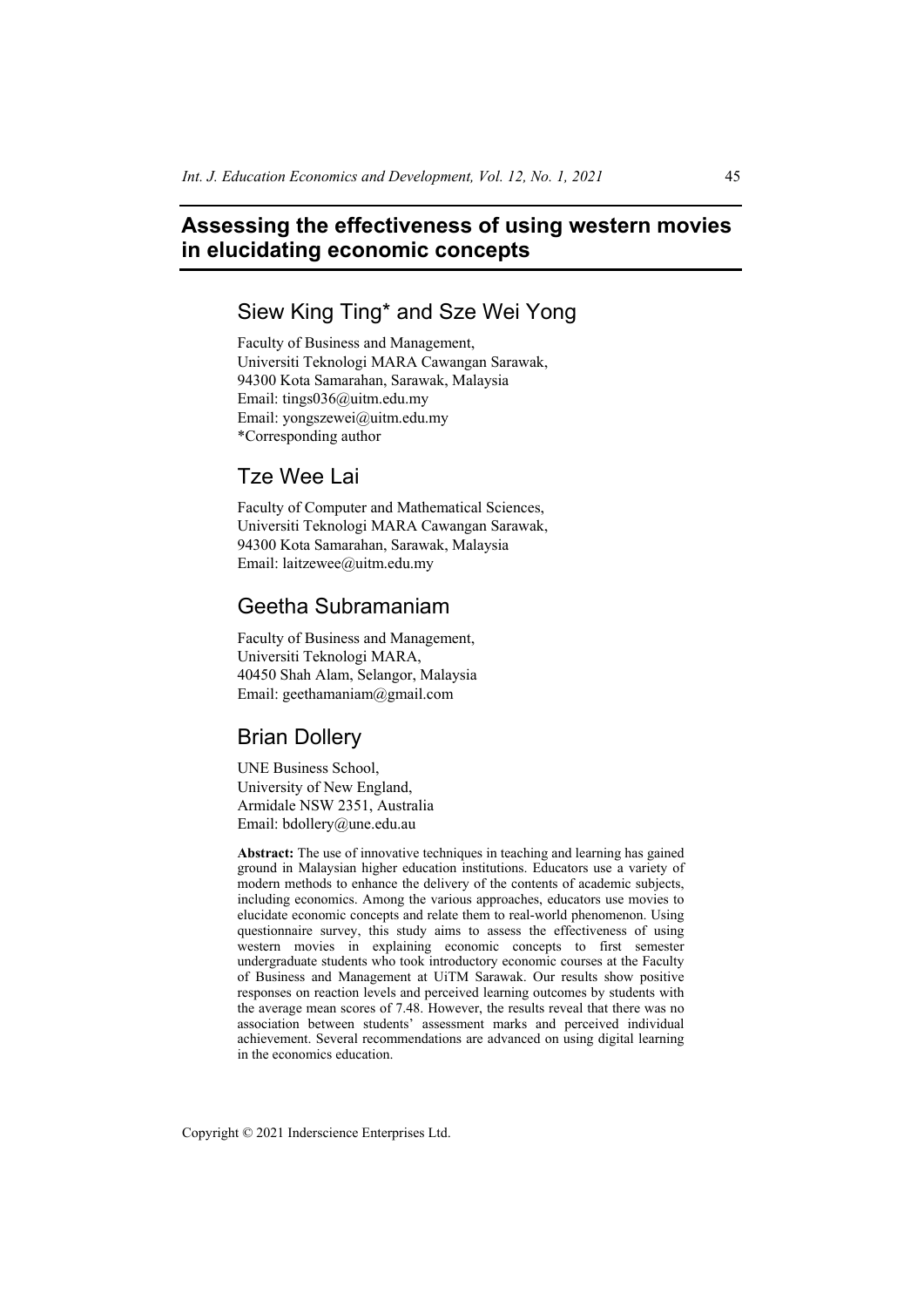#### 46 *S.K. Ting et al.*

**Keywords:** economic concepts; short video clips; teaching and learning; western movies.

**Reference** to this paper should be made as follows: Ting, S.K., Yong, S.W., Lai, T.W., Subramaniam, G. and Dollery, B. (2021) 'Assessing the effectiveness of using western movies in elucidating economic concepts', *Int. J. Education Economics and Development*, Vol. 12, No. 1, pp.45–60.

**Biographical notes:** Siew King Ting is an Economics Lecturer at the Universiti Teknologi MARA, Sarawak Branch, Malaysia. She received her PhD in Economics from University of New England, Australia. She publishes her research works of productivity and efficiency, innovations in teaching and learning, and labour economics in both international and national journals. She provides consultancy services in human resource economics to the government and industry players. She supervises undergraduate and post-graduate students in various economics disciplines.

Sze Wei Yong obtained her Master's in Business Administration (Major in Business Economics) and Bachelor's in International Business and Economics from University Malaysia Sarawak. Prior to teaching, she worked in banking and IT sectors. She has more than ten years of teaching experience in economics and business subjects with private and public universities. Currently, she is an Economics Lecturer with University Teknologi MARA, Sarawak Branch, Malaysia. She has published her research works with Scopus and era index. Her research interests include applied economics, macroeconomics and financial economics.

Tze Wee Lai is a Mathematics Lecturer at the Universiti Teknologi MARA, Sarawak Branch, Malaysia. She received her Bachelor of Science (Mathematics) and Master of Science (Engineering Mathematics) from Universiti Teknologi Malaysia. Her research interests include mathematics and education.

Geetha Subramaniam is an Economics Lecturer at the Faculty of Business and Management, Universiti Teknologi MARA, Shah Alam, Malaysia. Currently, she is a Fellow at the Achievement and Ranking Unit, Institute of Quality and Knowledge Advancement (InQKA) at UiTM. Her research interests include labour economics, sustainable development and teaching & learning.

Brian Dollery is a Professor of Economics in the UNE School of Business and Director of the UNE Centre for Local Government at the University of New England. He has previously worked at Yokohama National University, Rhodes University and the University of South Africa. He has written extensively on local government and to date has published 462 journal articles, 42 book chapters and 17 books. Over the past two decades, he has closely worked with local government across all Australian states, largely in the area of municipal mergers, shared services, financial sustainability and urban water.

## **1 Introduction**

The use of innovative instructional methods has become common in the recent decades in the higher education institutions worldwide. In addition to conventional 'chalk and talk' lectures, economic educators use a variety of innovative approaches, including classroom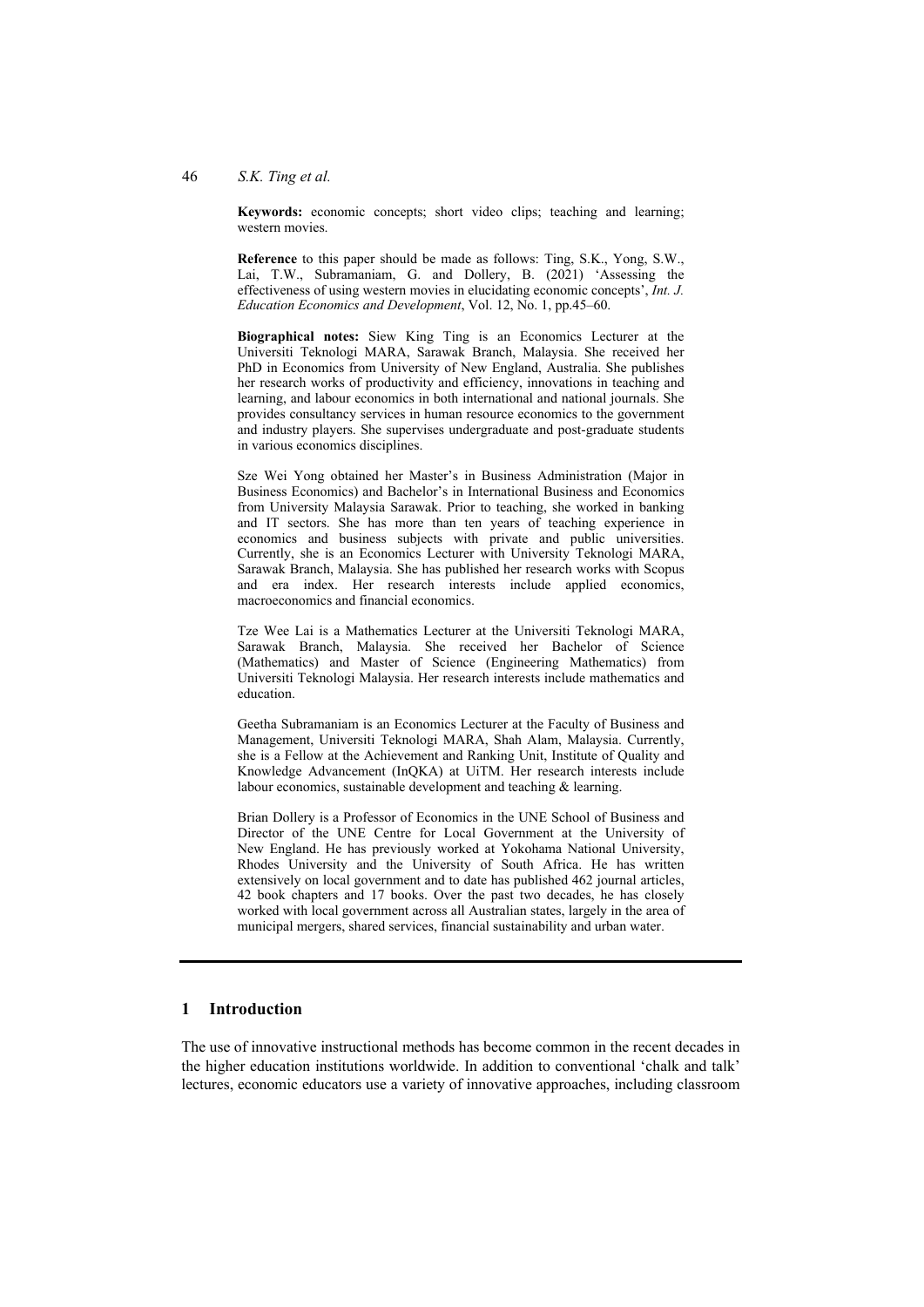games, simulations, experiments, case studies, online assignments and field visits, to enrich the teaching and learning experience (Yamarik, 2019; Carrasco-Gallego, 2017). There is a growing trend towards using modern instructional methods in teaching and learning economics. Recently economic educators have employed movies, music, videos and TV shows to explicate economic concepts to students.

The effectiveness of traditional and modern methods in learning and teaching economic courses is uneven. Traditional lectures represent unidirectional monologue and they are often criticised as being comparatively ineffectual (Williamham, 2009). Theories are often allegedly too difficult, hypothetical and laden with long lists of assumptions and narrations (Shiller, 2017). Students frequently struggle on grounds of their young age, attitudes and limited experience of linking real-world phenomena to economic concepts (Bosshardt, 2004; Brant, 2015).

However, traditional lectures do not necessarily lead to negative results. It is frequently argued that pedagogical innovations undermine teaching and learning since instructors are burdened and exhausted by preparing innovative teaching methods and students are distracted by new technologies in the learning process (Gehlen-Baum and Weinberger, 2014; Gaudreau et al., 2014). Nevertheless, contemporary economics teaching relies on various technologies, especially social media such as Facebook, blogs and Youtube, movies, music, video and TV series. These are downloadable and they are widely used by both instructors and students for academic purposes. Kuhn et al. (2018), Mateer et al. (2016), Ghent et al. (2011), Luccasen and Thomas (2010) and numerous other scholars have found that films are very useful in explaining economic concepts. The net outcome of using conventional and innovative instructional methods thus remains inconclusive and further empirical research is essential.

Against this background, the main objective of this study is to assess the effectiveness of using Western movies based on the 100 movie lists by Mateer et al. (2016) to define economic concepts among first semester students who take introductory economic courses at the Universiti Teknologi MARA Malaysia (UiTM), Sarawak. Specifically, the study aims to:

- a evaluate the level of reaction of respondents to using Western movies in explaining economic concepts
- b evaluate the level of perceived learning outcomes by respondents
- c identify whether the use of Western movies influences respondents' academic performance
- d offer some recommendations for the adoption of movies in economics education.

The empirical analysis of the effectiveness of teaching technologies using movies in economics is important for several reasons. These include enhancing teaching and learning techniques using movies to produce innovative and independent students in line with the 11th Malaysia Plan 2016–2020 in order to accelerate human capital development, as well as promoting the learning of language and culture through movies.

The paper is divided into five main parts. Section 2 provides a synoptic literature review of the use of social media in the academic curriculum. Section 3 outlines the methodology employed in the paper, while Section 4 discusses the empirical results. The paper ends with some brief concluding remarks in Section 5.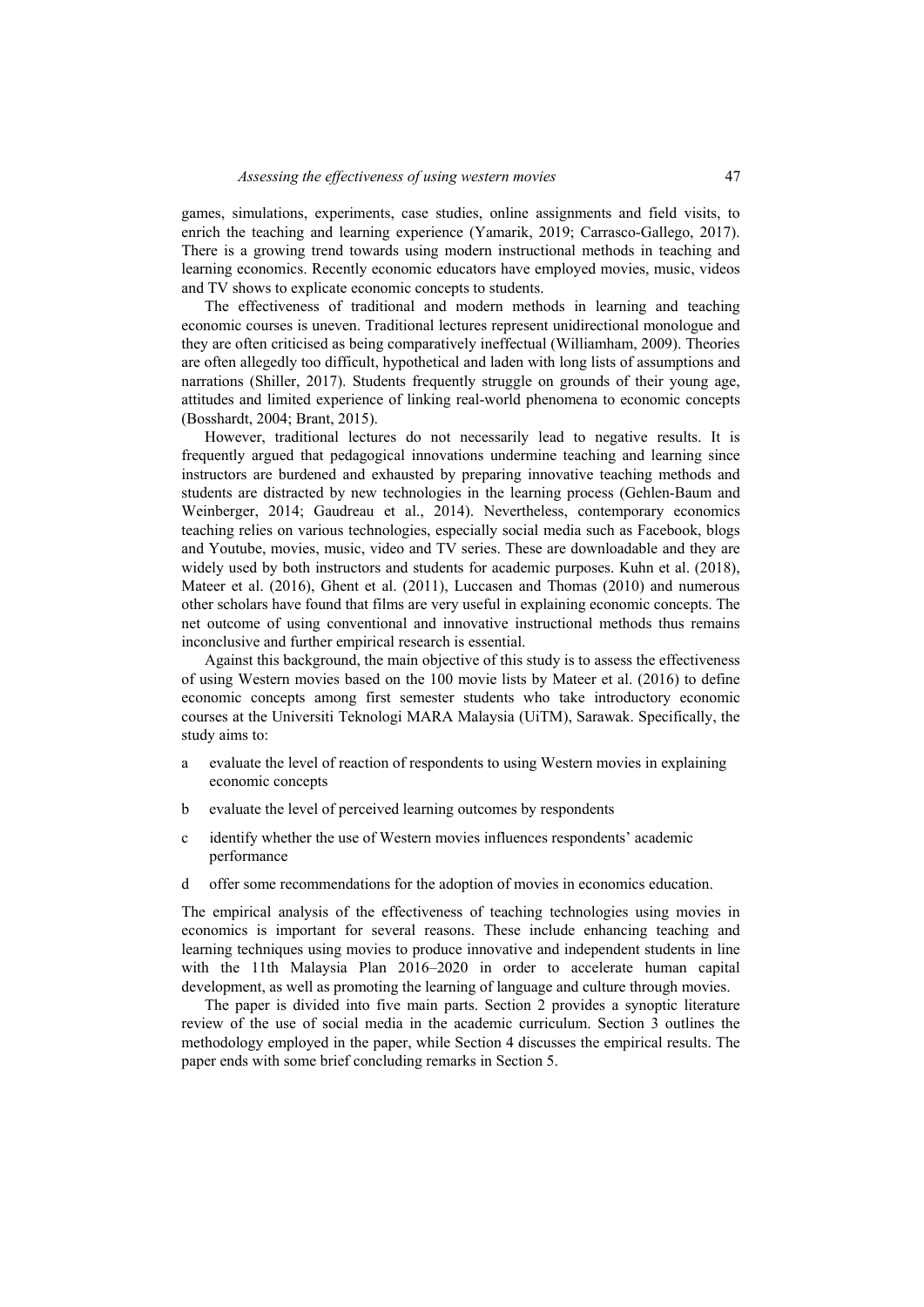#### **2 Scholarly perspectives on movie pedagogies**

In general, scholars employ technology acceptance model (TAM) to examine the perceptual impact of social media technology on student's academic learning and achievement. The theoretical model is based on Davis (1989). The two main factors are involved: the perceived ease of use and perceived usefulness of technology on student's learning and performance.

There is a growing literature on the use of ICT in teaching economic subjects and explaining economic concepts. Wooten (2020) and Picault (2019) provide excellent literature reviews of creative methods of teaching economic concepts. Empirical studies demonstrate the positive influence of the use of movies, video, music, novels, short stories, comics, poetry, video games, and recreational books on teaching economic subjects and explaining economic concepts.

The merits of using movies, films or Youtube clips in teaching and learning economic concepts are widely reported in the literature. For instance, Exposito et al. (2020) report that the use of movies enabled students to achieve higher test scores. Using 41 economic instructors' rating in Germany, Kuhn et al. (2018) unveiled positive relationship between the use of video-based tools for formative assessment and the enhancement of performance in teaching economics. Employing a survey at three US universities, Al-Bahrani et al. (2016) found that the selection of television shows and music by economic instructors influenced the pedagogical efficiency.

In addition, Carrasco-Gallego (2017) found that Youtube clips contributed to students' understanding of economic concepts by helping them appreciated their applicability to the real world. Murray and Nunley (2018), Mateer et al. (2016) and Calhoun and Mateer (2012) reported that the use of videos and movies enhanced the engagement and understanding of student in learning economic concepts. Sexton (2006) established that well-selected videos could provide a more concrete framework and improved the retention of economic concepts among students. Samaras (2014) and Luccasen and Thomas (2010) found a positive relationship between active discussion and the use of movies in teaching and learning economic concepts.

The uses of movies in other academic subjects are also reported in the literature. These subjects include languages, mathematics, science, political science, law, tourism and others (Haghverdi, 2015; Brooks et al., 2012). These empirical studies also demonstrate positive outcomes on the use of movies in student' performance, including the active engagement of students, better academic performance, higher class attendance, and improved learning language in reading, grammar and vocabulary.

The use of other innovative methods, such as the use of social media technologies on teaching and learning, are widely reported in the literature. The empirical outcomes of the use of social media in education are mixed. Several benefits have been found, including active student engagement (Moghavvemi et al., 2018; Chen et al., 2010; Junco et al., 2011), quality teaching performance (Wang et al., 2018), effective communication between lecturers and students (Alwi et al., 2014), and active collaborative learning and engagement (Al Rahmi et al., 2018; Al-Rahmi and Zeki, 2016). The negative outcomes on learning and teaching in the literature include socialisation and engagement in lecture-unrelated activities, such as net surfing, checking e-mail and networking (Gaudreau et al., 2014; Gehlen-Baun and Weinberger, 2014).

In general, the results of the empirical analysis of the use of innovative educational methods and its effectiveness in academic curriculum are mixed. Current Malaysian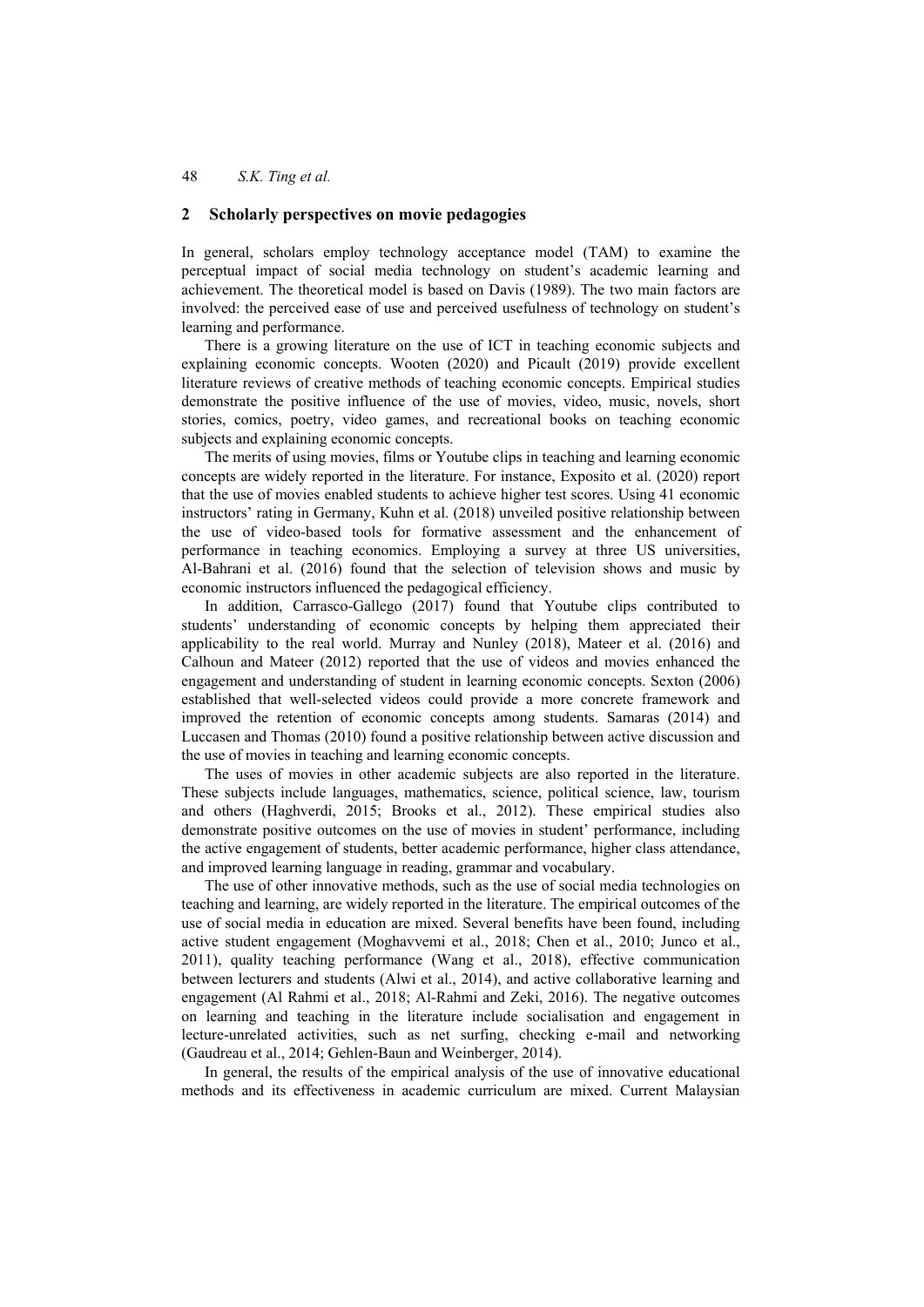empirical studies focus on the use of Youtube in teaching and learning (Moghavvemi et al., 2018), effective communication via social media (Alwi et al., 2014), and social networking (Helou and Rahim, 2014; Hamid et al., 2011). However, to date, there has been no empirical analysis of the impact of movies in teaching and learning of economics in Malaysia.

There has been a long association between Western movies and Malaysian culture for a number of reasons. These include English language proficiency in the British colonial era, globalisation, and the openness of Malaysian international trade policies (Hisham, 2019; Lee et al., 2017). There is high demand for Western movies amongst Malaysians (Nagaraj and Mustafa, 2019; Liew and Lee, 2012). The Western concepts centred on modernity, democracy, consumerism and individualism have been imported and adapted into local daily life via mass media, such as movies, television programs and music (Ishak, 2011; Mustaffa and Salleh, 2014). As a result, Western culture has become important in contemporary Malaysia.

This study aims to assess the effectiveness of using Western movies in explaining economic concepts to first-year undergraduate students at the UiTM, Sarawak. Western movies, particularly Hollywood movies, have large audience across the globe regardless of the language, colour, religion or the socioeconomic status of movie goers. We seek to provide additional insights to the existing empirical literature on the effect of movies on student learning performance.

#### **3 Methodology and data**

#### *3.1 Method*

We conducted a multi-method research to access the effectiveness of using Western movies in explaining economic concepts. We collected quantitative data using a questionnaire survey and then analysed these data using statistical procedures. We also employed open-ended questions to gain additional insight into respondent perceptions. Respondents of this study consisted of semester one (March–June 2018) undergraduate students, who took introductory economic courses in UiTM, Sarawak. The study follows the research guidelines as stipulated in the Malaysian Code of Responsible Conduct in Research to ensure that the ethical principles of research are followed (MCRCR, 2017). The respondent names and personal data remain private and confidential. The details of the research design are shown in Table 1.

The processes followed in the study are summarised as follows:

- a A take-home assignment was prescribed to students in the 1st week of March 2018, as part of the midterm assessment carrying 10%.
- b Given that not all movies are suitable for learning economic concepts, students selected one movie from the 100 movie list by Mateer et al. (2016) or any recent Western movies.
- c Apart from studying the economic introductory course through face-to-face lectures, students watched the selected movie and then wrote a report on economic concepts of than 2,000 words at home.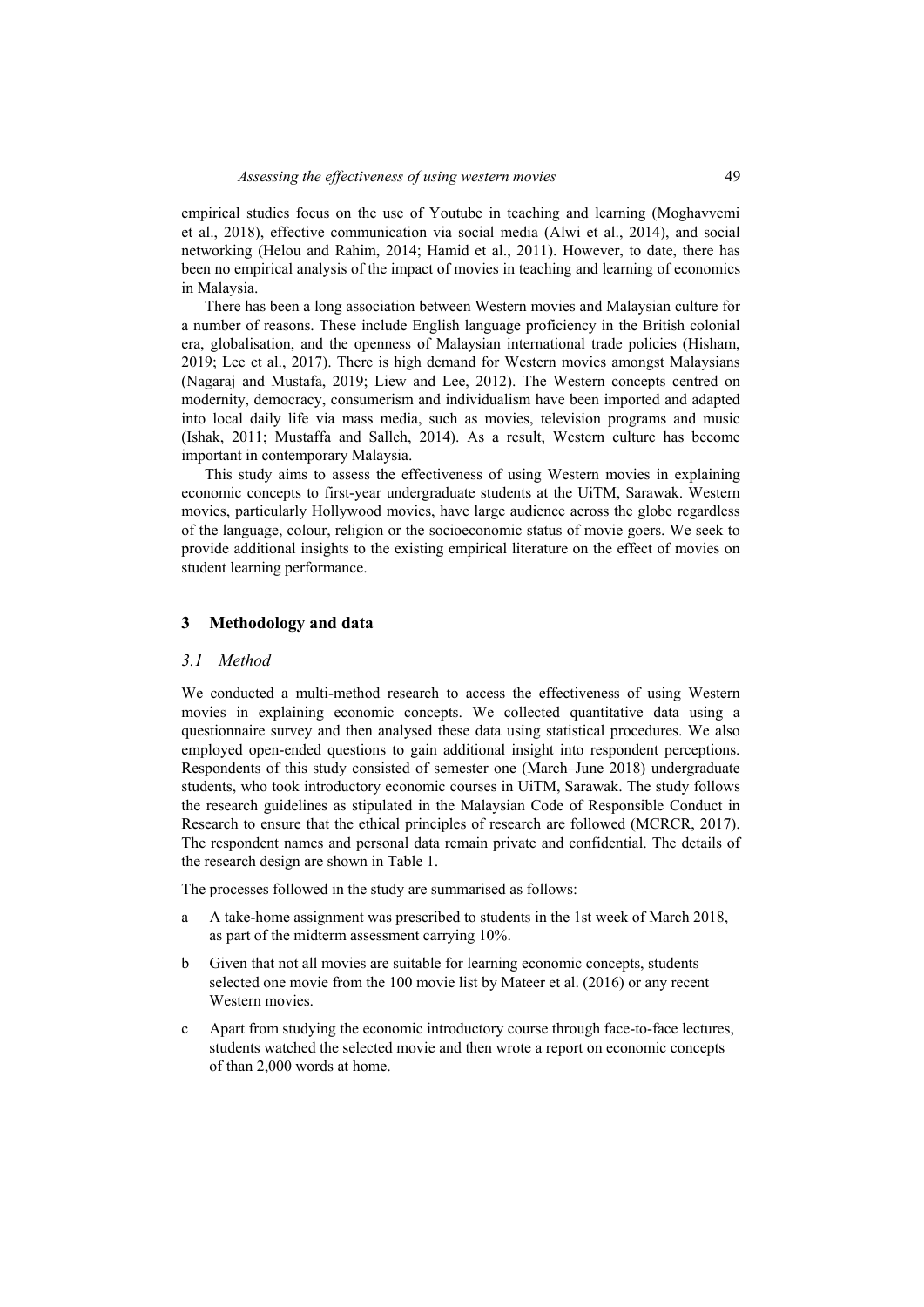### 50 *S.K. Ting et al.*

- d Lecturers explained the requirements of the report.
- e Students submitted the report and completed the questionnaire to evaluate the effectiveness of using movies to define economic concepts at the end of the semester.
- f Lecturers marked and graded the report.

**Table 1** Research design

| <i>Specific objectives</i>                               | Techniques                                      |               | Instruments of study                                                      |
|----------------------------------------------------------|-------------------------------------------------|---------------|---------------------------------------------------------------------------|
| Demographic<br>background of<br>respondents              | Frequencies                                     | 1             | Questionnaire: program, gender and<br>selection of movies                 |
| Evaluation on level of<br>reaction                       | Central of tendency<br>(mean)                   | 1             | Questionnaire: project objectives,<br>learning tools, approach and effort |
| Evaluation on level of<br>perceived learning<br>outcomes | Central of tendency<br>(mean)                   | 1             | Questionnaire: film, individual<br>achievement and satisfaction           |
| Influence on results<br>performance                      | Spearman's Rho<br>correlation test              | 1             | Questionnaire: scores of individual<br>achievements                       |
|                                                          |                                                 | 2             | Assessment marks of reports                                               |
| Policy recommendations                                   | Coding of all feedbacks<br>into main categories | 1             | Questionnaire: Open-ended<br>questions                                    |
|                                                          |                                                 | $\mathcal{D}$ | Literature review                                                         |
|                                                          |                                                 | 3             | Subject lecturers                                                         |
|                                                          |                                                 | 4             | Current university policies                                               |

## *3.2 Questionnaire and report*

Following Brooks et al. (2012), we adopted the questionnaire by modifying its contents to meet the aims of the study. The questionnaire consisted of four main sections: demographic background, level of reaction, level of perceived learning outcomes, and open-ended questions. The learning performance of students consists of academic excellence as well as skills and attributes, which are highly valued by employers (Boyles, 2012). Thus, the questionnaire measures the level of reaction and perceived learning outcomes through both dimensions:

- a economic knowledge
- b skills and attributes such as critical thinking, creative thinking, and decision-making.

A ten-point Likert scale from 'least agreed  $= 1$ ' to 'very agreed  $= 10$ ' was used to measure the level of reaction and the level of perceived learning outcomes. We used the IBM SPSS to analyse the questionnaires.

The questionnaire method was used because it allows the collection of standardised data in a highly economical way. We could get larger, authentic and reliable information through open-ended questions. Other methods – as interviews and inquiry – were not used to avoid pressure or intimidation upon students, while the structural equation modelling was complex. Although the questionnaire method is subjected to bias and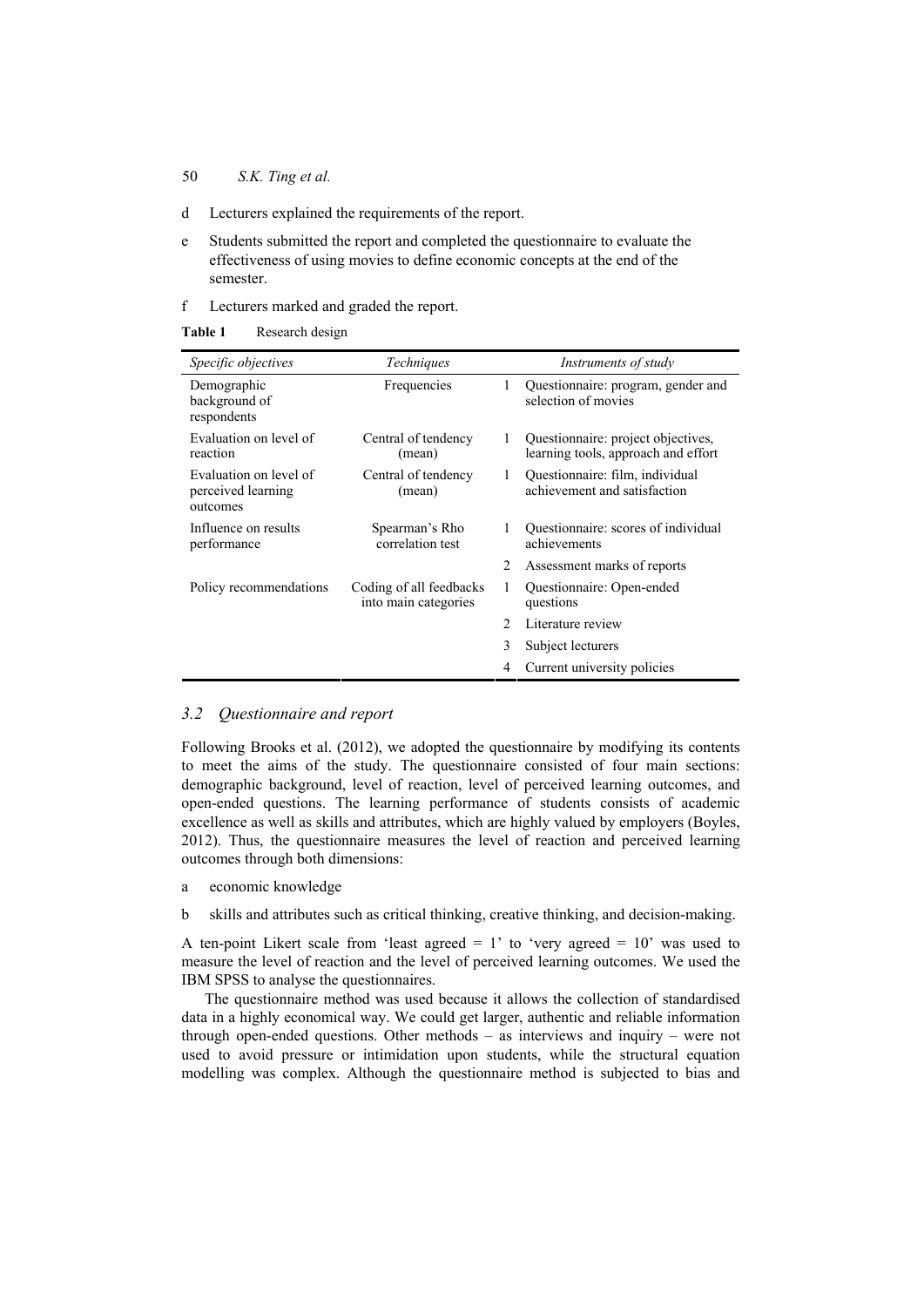uninformed responses from respondents, it is sufficient to investigate all the research objectives of the study.

The submitted reports were marked by the course lecturers based on the following seven assessment criteria: definition of concepts, explanation and application of economic concepts using movies, relevancy of economic concepts and movies or narration, personal perception, language, references and novelty. The first four criteria were directly related to economic concepts, while the remaining three criteria are important to present the report in meaningful terms.

#### *3.3 Demographic background of respondents*

In this study, two economic classes – Macroeconomics (ECO211) and Economics (ECO415) – were chosen to undertake the project of defining economic concepts by watching Western movies. These courses are introductory economic courses and taken by semester one students. The purposes of introductory course are to expose students to the principles of economics, cultivate interest and motivation, and describe how the economy works.

| Courses       | Items           | Number of sample | Percentage $(\%)$ |
|---------------|-----------------|------------------|-------------------|
|               | Programme codes |                  |                   |
| <b>ECO211</b> | AM110           | 29               | 34.1              |
|               | AC110           | 24               | 28.2              |
| ECO415        | <b>BA232</b>    | 32               | 37.6              |
|               | Total           | 85               | 100               |
|               | Gender          |                  |                   |
|               | Female          | 70               | 82.4              |
|               | Male            | 15               | 17.6              |
|               | Total           | 85               | 100               |

**Table 2** Demographic background of respondents

There were 281 students who took ECO211 and ECO415 in the semester and only 94 students participated the project randomly. There were 86 students who answered the questionnaire at the end of the semester. A sample size of 72 respondents is needed to estimate a 95% confidence level with 10% confidence interval in this study (Hill et al., 2018). Thus, the number of respondents fulfils the minimum requirement to perform the analysis meaningfully. The details of the demographic background of respondents are summarised in Table 2. From 86 questionnaires, one questionnaire was excluded from the analysis due to its incomplete answers. Thus, only 85 questionnaires were used. Out of 85 students, 53 students (62.4%) enrolled ECO211, while 32 students (37.6%) were registered in ECO415. These students studied in three different classes based on their program codes. 70 respondents (82.4%) were females and 15 (17.6%) were males, with age ranging from 19 to 26.

Table 3 shows the top ten movies which were selected by 85 students. These top ten movies were selected by 47 students (55.3%) from the 100 movie lists by Mateer et al (2016) or any recent Western movies. The students were given freedom to choose their favourite movie and uncovered the economic concepts from the movie and wrote the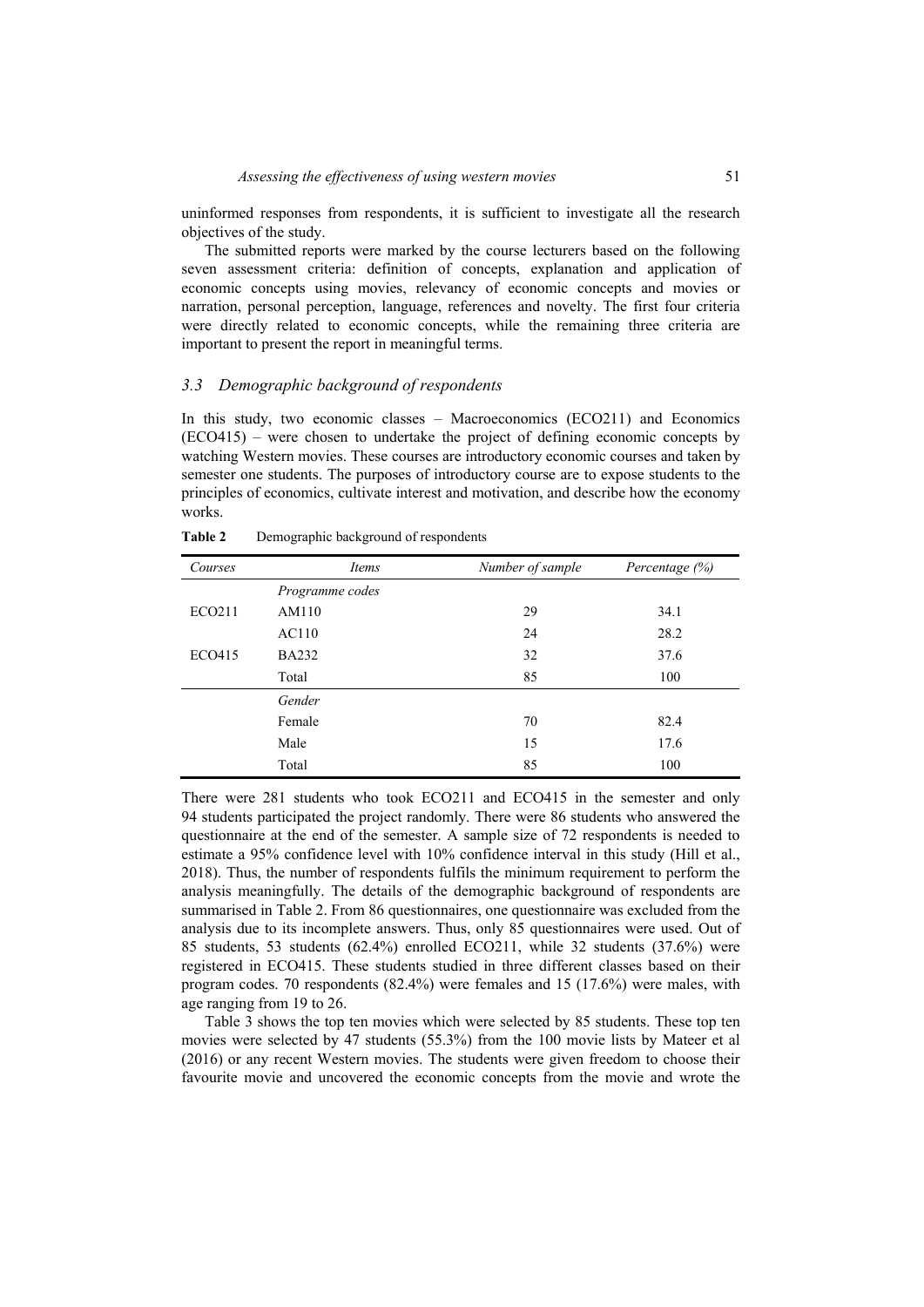report about the concepts to get assessment marks. The use of different movies was expected to relieve boredom, reduce plagiarism and provoke critical thinking among.

| No. | Name of movies                    | Frequencies |
|-----|-----------------------------------|-------------|
|     | Limitless                         | O           |
|     | Confessions of a Shopaholic       | 6           |
|     | The Pursuit of Happyness          | 6           |
| 4   | The Hunger Games                  |             |
|     | Charlie and the Chocolate Factory | 4           |
|     | Too Big to Fail                   |             |

*Black Panther* 4 *Slumdog Millionaire* 4 *Back to the Future* 4 *Monster Inc.* 4

**Table 3** Top ten movies selected by respondents

## **4 Discussion of results**

Overall, the mean scores of students on using Western movies to define economic concepts were recorded at 7.48. This result indicates that students are very positive with the method used to define economic concepts. The results show that the positive responses by students on the level of reaction (7.52) and perceived learning outcomes (7.44) are very consistent, with level of reaction recording slightly higher mean scores from the students. However, the results revealed that there is no association between the assessment mark and perceived individual achievement from the perspective of lecturers. The details of the responses from students and lecturers are explained in the following sections.

## *4.1 Western movies and economic concepts*

The respondents watched and discovered economic concepts based on the movies. Some examples of economic concepts applied by the respondents are detailed in Table 4. The same economic concept, for example, opportunity cost, was repeatedly used by respondents using different scenarios. The respondents learn the economic concepts in the classroom over the semester and applied them when they watch the movies.

## *4.2 Level of reaction*

Four components of reaction on assessing the effectiveness of movies to define economic concepts exist include: project objective, use of the movie as a tool of learning, approach and effort by respondents. The one represented 'least agreed' and ten represented 'very agreed' whereas five represented 'neutral'. The smaller value implies negative responses, while the larger value indicates positive responses by the respondents. Details of the reactions of respondents are listed in Table 5.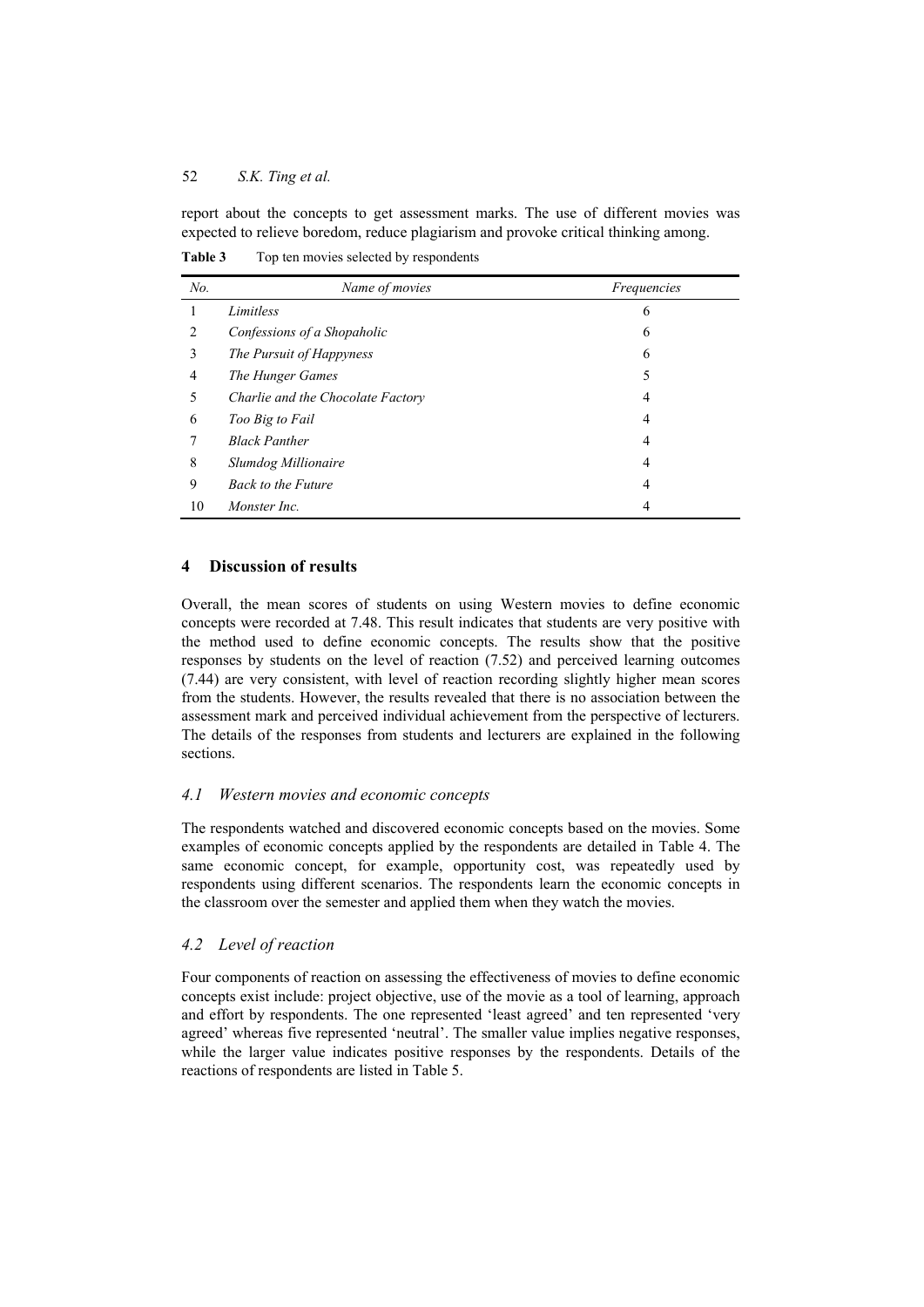| Ņо.                | Name of movies            |         | Economics concepts                 |   | Explanation/narration based on movies                                                                                                                                                                                                            |
|--------------------|---------------------------|---------|------------------------------------|---|--------------------------------------------------------------------------------------------------------------------------------------------------------------------------------------------------------------------------------------------------|
|                    | Limitless                 | a       | Bounded rationality                | ದ | Eddie had limited capacity to anticipate and solve complex problems at his work place.                                                                                                                                                           |
|                    |                           | م       | Opportunity cost                   | م | Eddie took pill (NZT-48) to empower himself to become stock market genius at the expense of<br>his own health where he suffered anxiety, pain and hallucination.                                                                                 |
|                    |                           | $\circ$ | Capital accumulation               | ပ | Eddie started to make his wealth by borrowing \$100,000 from a Russian loan shark and<br>invested in stock market, published book and running for US Senate.                                                                                     |
| $\sim$             | The Pursuit of            | a       | Opportunity cost                   | a | Christopher gave up his job which sold medical devices and worked as intern at a broker firm.                                                                                                                                                    |
|                    | Happiness                 | م       | Human capital                      | ٩ | Christopher had high school education background and limited his competitiveness with other<br>applicants. Nonetheless, he also improved his skills and knowledge to change his intern<br>position to full time permanent job.                   |
|                    |                           | $\circ$ | Capitalism                         | ပ | The financial problem eroded Christopher's marriage, career, and self-esteem, and become<br>nomeless with his five years old son.                                                                                                                |
| 3                  | The Hunger Games          | a       | Scarcity                           | a | The citizens had food rationing and lived in hunger.                                                                                                                                                                                             |
|                    |                           | م       | Specialisation                     | م | specialises respectively on luxury, masonry, technology, fishing, power, transportation,<br>Panem was made up of 12 districts with production specialisation, where each district<br>lumber, textiles, grain, livestock, agriculture and mining. |
|                    |                           | $\circ$ | Opportunity cost                   | ပ | Katniss volunteered herself to fight in the game in exchange of her own sister's safety.                                                                                                                                                         |
| 4                  | <b>Back to the Future</b> | ದ       | Inflation                          | ದ | Marty discovered that the price of movie seat was only 50 cents in 1955.                                                                                                                                                                         |
|                    |                           | م       | Gross domestic product<br>growth   | م | The infrastructures and real estate transformed from 1955 to 2015, as Marty travelled to 1955<br>via the Time Machine.                                                                                                                           |
|                    |                           | ပ       | Employment                         | ပ | Various types of jobs were demonstrated in manufacturing and service sectors.                                                                                                                                                                    |
| $\mathbf{\hat{5}}$ | Monster Inc.              | a       | Demand and supply                  | a | Monsters, Inc. is a utility company that employed monsters to supply electricity using screams<br>from the children through their closet doors in order to lit up the monster world<br>Monstropolis'                                             |
|                    |                           | م       | Production possibility<br>frontier | م | having the energy crisis, given that the children were harder to scare off to get their screams.<br>The production of electricity was under the production possibility frontier as the city was                                                  |
|                    |                           | ပ       | Self-sufficient economy            | ပ | Monsters produced goods and services by themselves and banned contact with human because<br>monsters believed all humans were lethally toxic.                                                                                                    |



Table 4 Some samples of economic concepts using western movies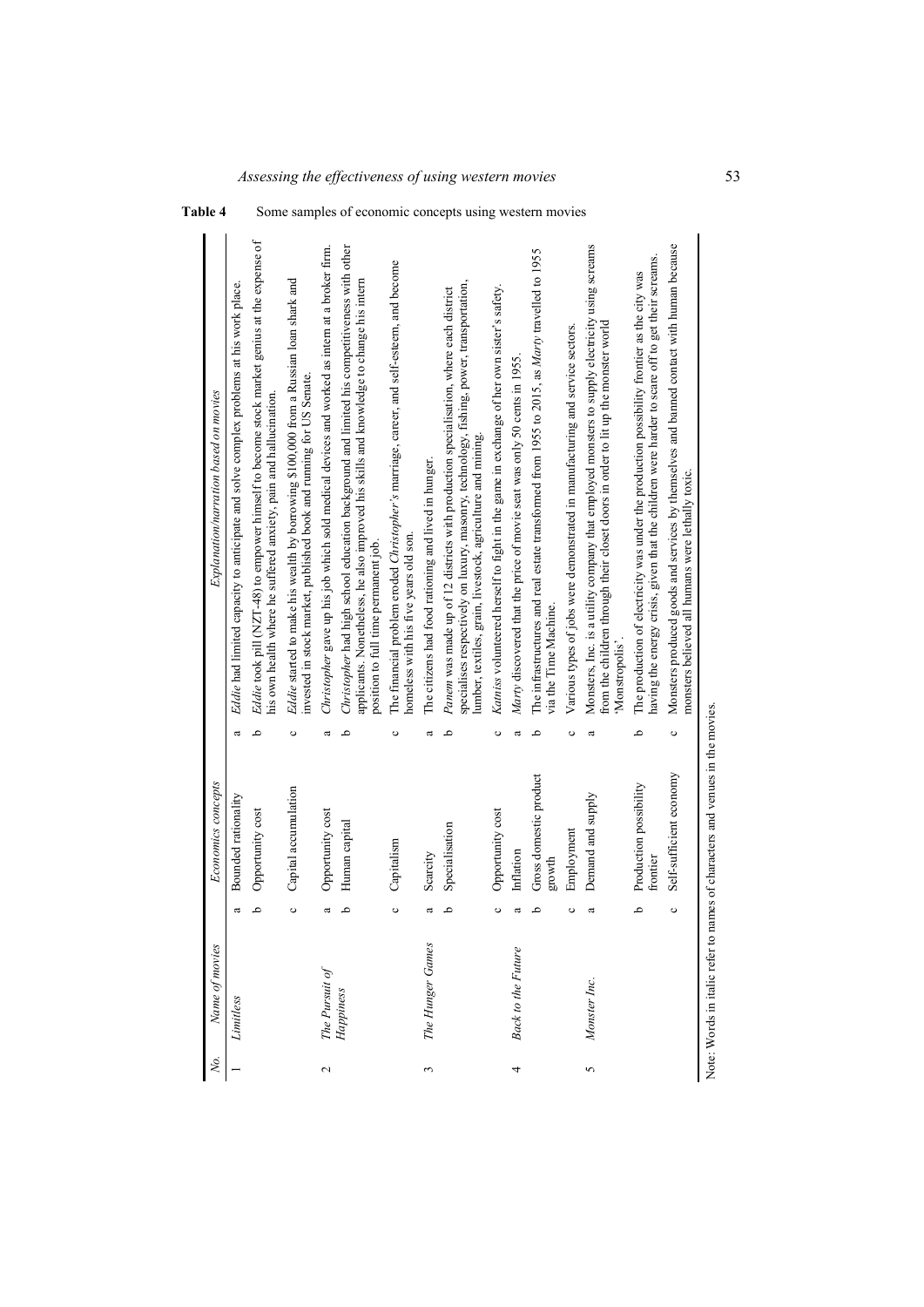Of four dimensions of reaction, extra effort by respondents achieved the highest mean at 8.2 and followed by use of movie as a tool of learning (7.66), approach (7.44) and project objectives (6.87). These findings suggest that respondents reacted moderately positively toward the use of movie to define economic concepts.

The positive reactions by respondents are highlighted by several higher mean scores. These include the fact that the respondents perceived that the approach was very creative (7.59), actors and actresses can present the economic concepts very well (8.52), and respondents understand the objectives of the project (7.20), and made the effort to understand the economic concepts by referring to the textbook and online sources (8.39).

| Items                                                                                                     | Min            | Max   | Mean |
|-----------------------------------------------------------------------------------------------------------|----------------|-------|------|
| I understood the objectives of the project                                                                | 3              | 10    | 7.20 |
| I was able to explain economic concepts by using the film                                                 | $\overline{2}$ | 10    | 7.05 |
| This project is very easy to be completed                                                                 | $\overline{2}$ | 10    | 6.38 |
| This project is very effective for me to learn about economic concepts                                    | $\overline{2}$ | 10    | 6.86 |
| Project objectives                                                                                        | 3.00           | 10.00 | 6.87 |
| I found the film is easy to follow and understand                                                         | $\mathfrak{D}$ | 10    | 7.49 |
| I found the film is engaging and interesting                                                              | 3              | 10    | 7.89 |
| I found the film is relevant to the economic concepts                                                     | 3              | 10    | 7.56 |
| I think the actors and actresses act very well                                                            | 3              | 10    | 8.52 |
| Only a small fraction of the film can be used to explain economic<br>concepts                             | 1              | 10    | 6.22 |
| I need to understand the whole movie in order to relate to economic<br>concepts                           | 3              | 10    | 8.25 |
| Tool of learning: film                                                                                    | 3.83           | 9.50  | 7.66 |
| I think this approach is very interesting                                                                 | $\overline{2}$ | 10    | 7.55 |
| I think this approach is very creative                                                                    | $\overline{c}$ | 10    | 7.59 |
| I can remember economic concepts easily now by referring to the film                                      | $\overline{2}$ | 10    | 7.19 |
| Approach                                                                                                  | 2.00           | 10.00 | 7.44 |
| I have gained knowledge by watching the film                                                              | 3              | 10    | 7.89 |
| I put in efforts in order to understand the economic concepts such as<br>referring to textbook and online | 4              | 10    | 8.39 |
| I spent my quality time to watch and understand the movie                                                 | 5              | 10    | 8.33 |
| <b>Efforts</b>                                                                                            | 4.33           | 10.00 | 8.20 |
| Overall                                                                                                   | 4.31           | 9.69  | 7.52 |

**Table 5** Level of reactions

# *4.3 Perceived learning outcomes*

In terms of the level of perceived learning outcomes, the highest mean is recorded for satisfaction (7.52) and followed by individual achievement (7.44) and awareness of the film industry (7.36). Details of the perceived learning outcomes are reported in Table 6. Some notable observations include "I enjoyed myself watching the movies" (8.39), "I understand and appreciate the film as an art" (8.04), and "I improve my critical thinking"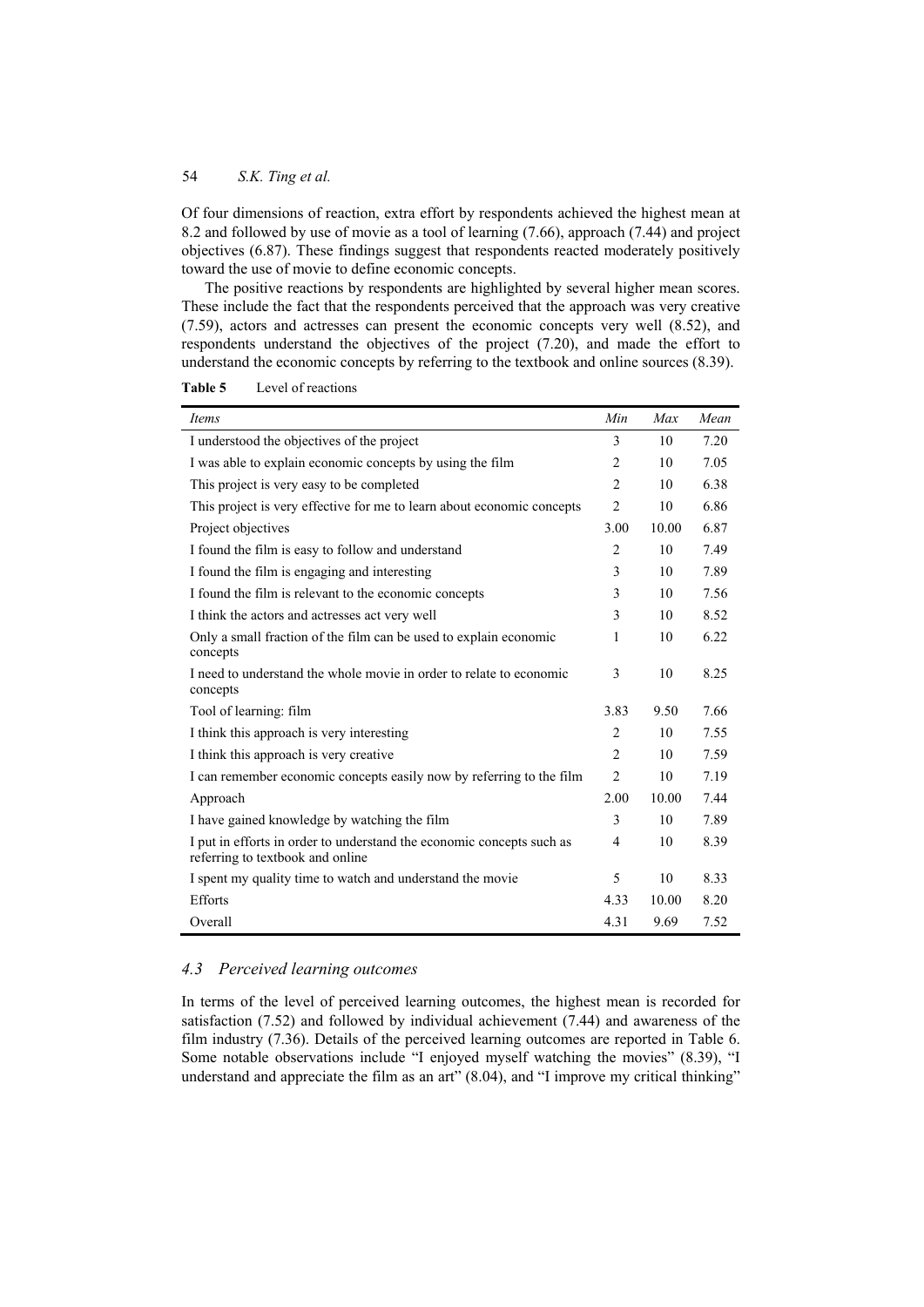(7.65). In other words, respondents have achieved some important learning outcomes, such as awareness of film industry, individual achievement and contentment throughout the project.

The performance of individual achievement findings which consist of both elements of knowledge of economic concepts, and skills and attributes, such as critical thinking and creative thinking, were consistent with the findings by Carrasco-Gallego (2017) and Calhoun and Mateer (2012).

However, lower mean scores are reported in the choice of career in the film industry (6.55) and the relevance of Western movies to Eastern culture (6.00). These findings are not unexpected given that the respondents' programs are in the business realm. In addition, Eastern culture is undeniable different from Western world due to differences in ideology, location, weather and language, which may influence and shape how respondents perceive movies in defining economic concepts.

| $\mathbf{r}$ and $\mathbf{v}$ are $\mathbf{r}$ and $\mathbf{r}$ are $\mathbf{r}$ and $\mathbf{r}$ are $\mathbf{r}$ and $\mathbf{r}$ are $\mathbf{r}$ and $\mathbf{r}$ are $\mathbf{r}$ and $\mathbf{r}$ are $\mathbf{r}$ and $\mathbf{r}$ are $\mathbf{r}$ and $\mathbf{r}$ are $\mathbf{r}$ and |     |     |       |
|--------------------------------------------------------------------------------------------------------------------------------------------------------------------------------------------------------------------------------------------------------------------------------------------------|-----|-----|-------|
| Items                                                                                                                                                                                                                                                                                            | Min | Max | Mean  |
| I am more aware of career options in film and creative industries                                                                                                                                                                                                                                |     | 10  | 7.20  |
| I understand and respect for creativity and intellectual property                                                                                                                                                                                                                                | 3.  | 10  | 7.65  |
| I understand and appreciate of film as an art form                                                                                                                                                                                                                                               | 4   | 10  | 8.05  |
| I would like to work in film inductry in the future instead of economic                                                                                                                                                                                                                          |     |     | 655 K |

**Table 6** Perceived learning outcomes

| I am more aware of career options in film and creative industries                                                                                 | 1    | 10    | 7.20 |
|---------------------------------------------------------------------------------------------------------------------------------------------------|------|-------|------|
| I understand and respect for creativity and intellectual property                                                                                 | 3    | 10    | 7.65 |
| I understand and appreciate of film as an art form                                                                                                | 4    | 10    | 8.05 |
| I would like to work in film industry in the future instead of economic-<br>related industries such as finance, banking, retailing and management | 1    | 10    | 6.55 |
| Industry of film                                                                                                                                  | 3.75 | 10.00 | 7.36 |
| I have improved my reading and writing skills through the project                                                                                 | 4    | 10    | 7.64 |
| I am more motivated to learn economic subjects                                                                                                    | 2    | 10    | 7.39 |
| I improve my critical thinking                                                                                                                    | 4    | 10    | 7.65 |
| I improve my creative thinking                                                                                                                    | 4    | 10    | 7.59 |
| The project is a useful way of learning economics                                                                                                 | 3    | 10    | 7.45 |
| I understand and remember the economic concepts easier through film                                                                               | 3    | 10    | 7.18 |
| I can explain the economic concepts by using the scenes from the film                                                                             | 3    | 10    | 7.16 |
| Individual achievement                                                                                                                            | 3.71 | 9.86  | 7.44 |
| I am more confident when I talked about movies with my friends                                                                                    | 4    | 10    | 7.59 |
| I enjoyed myself watching the film                                                                                                                | 2    | 10    | 8.39 |
| The film is related to my culture                                                                                                                 | 1    | 10    | 6.00 |
| The project made me want to watch more movies in the future                                                                                       | 4    | 10    | 8.04 |
| I think we should use film in other subjects                                                                                                      | 3    | 10    | 7.56 |
| Satisfaction                                                                                                                                      | 4.40 | 10.00 | 7.52 |
| Overall                                                                                                                                           | 4.19 | 9.81  | 7.44 |

### *4.4 Open-ended questions*

The open-ended questions consist of three aspects: like, dislike and suggestions, as detailed in Table 7. Overall, the opinions on these open-ended questions are mixed. The results show that 45 out of 85 respondents (52.9%) enjoyed watching movies. There were 23 respondents (27.1%) able to engage the economic concepts in the movies they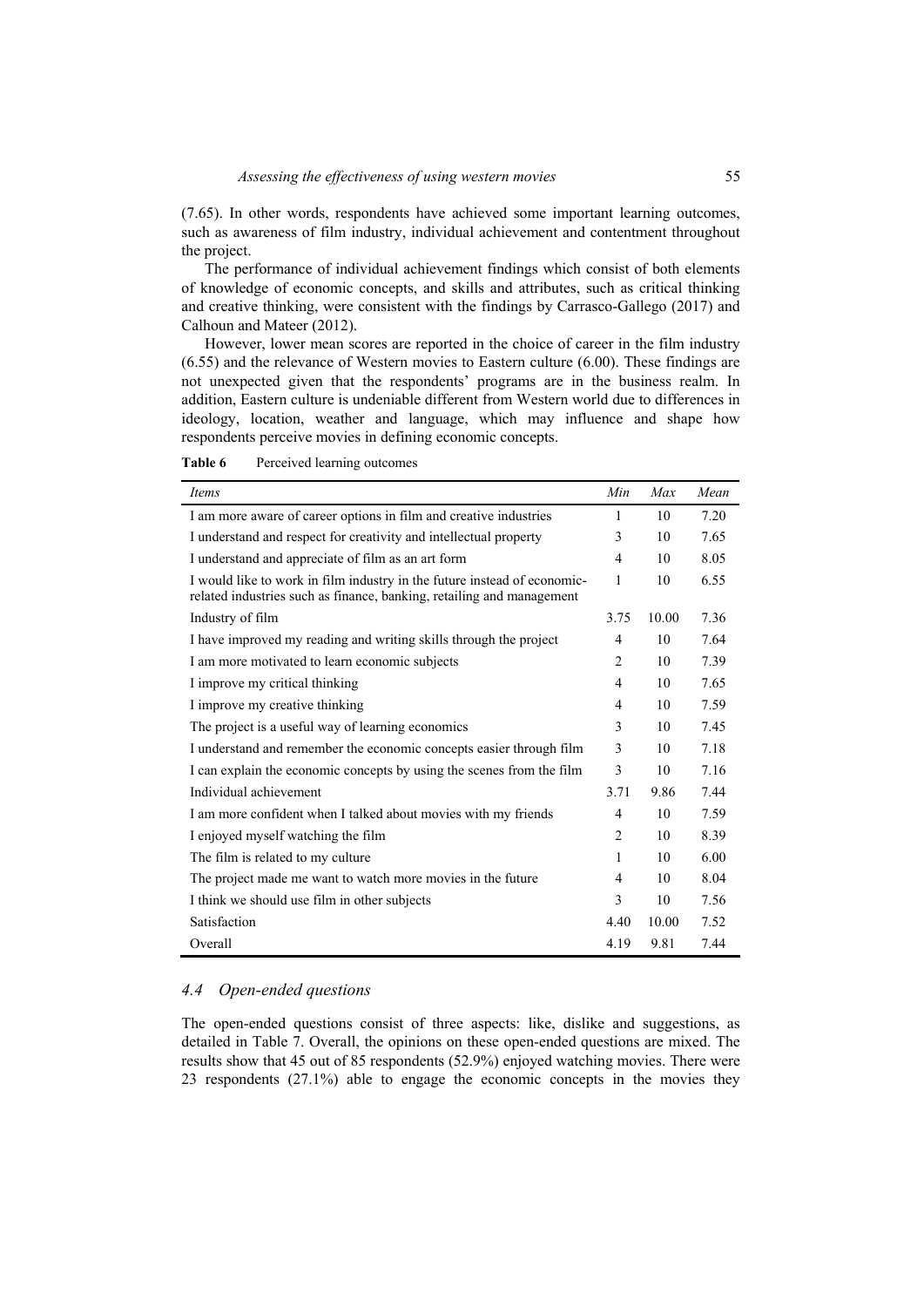watched. 17 respondents (20%) reported that the project improved their other skills such as knowledge acquisition, writing and thinking skills. These findings echo Moghavvemi et al. (2018) and Wang et al. (2018), where the use of social media in the teaching and learning process enhanced respondent performance.

However, 40 out of 85 respondents (47.1%) reported lack of confidence because they were not sure whether the accuracy of the economic concepts related to the scenes of movies that they selected. 38.8% of respondents were not really satisfied because they had a busy academic schedule and felt bored watching movies. 7.1% of respondents reported differences in cultures between Western and Eastern movies, such as intimacy, language and ideology, while 5.9% of respondents had difficulties to understand the movie due to the accent of actors and actresses.

Several suggestions were put forward by respondents to further improve the project. 38 respondents (44.7%) proposed some suggestions such as no words limit on report, inclusion of non-western movies, and limit the choices of movies. 30 out of 85 respondents (35.3%) advocated other methods to define economic concepts, such as respondents produce short movies by themselves, presentation, or use short movie from YouTube to define economic concepts. 14 respondents (16.5%) suggested this project should be continued as it is an interesting way to learn economic concepts.

| Questions                | Comments                 | Number of respondents | Percentage $(\%)$ |
|--------------------------|--------------------------|-----------------------|-------------------|
| <b>Benefits</b>          | Enjoyment                | 45                    | 52.9              |
|                          | Engagement               | 23                    | 27.1              |
|                          | Other skills             | 17                    | 20                |
| <b>Drawbacks</b>         | Lack of confidence       | 40                    | 47.1              |
|                          | Satisfaction             | 33                    | 38.8              |
|                          | Culture differences      | 6                     | 7.1               |
|                          | Language barrier         | 5                     | 5.9               |
|                          | No comment               | 1                     | 1.1               |
| Suggestions/improvements | Continuity of<br>project | 14                    | 16.5              |
|                          | Other methods            | 30                    | 35.3              |
|                          | Others                   | 38                    | 44.7              |
|                          | No comment               | 3                     | 3.5               |

**Table 7** Open ended questions

### *4.5 Assessment of report: lecturers' perspective*

The reports were marked by the course lecturers based on the criteria, as mentioned above. According to Spearman's Rho correlation results, as indicated in Table 8, there was no statistically significant association between respondent individual achievement and report scores, (rs(85) = 0.159,  $\rho > 0.05$ ). This indicates that the use of Western movies did not influence the respondent assessment marks. This result contradicts Exposito et al. (2020) where the use of video clip improved students' test scores.

The results were expected due to the differences in the perspectives of individual lecturers and students in defining economic concept using movies. Several reasons are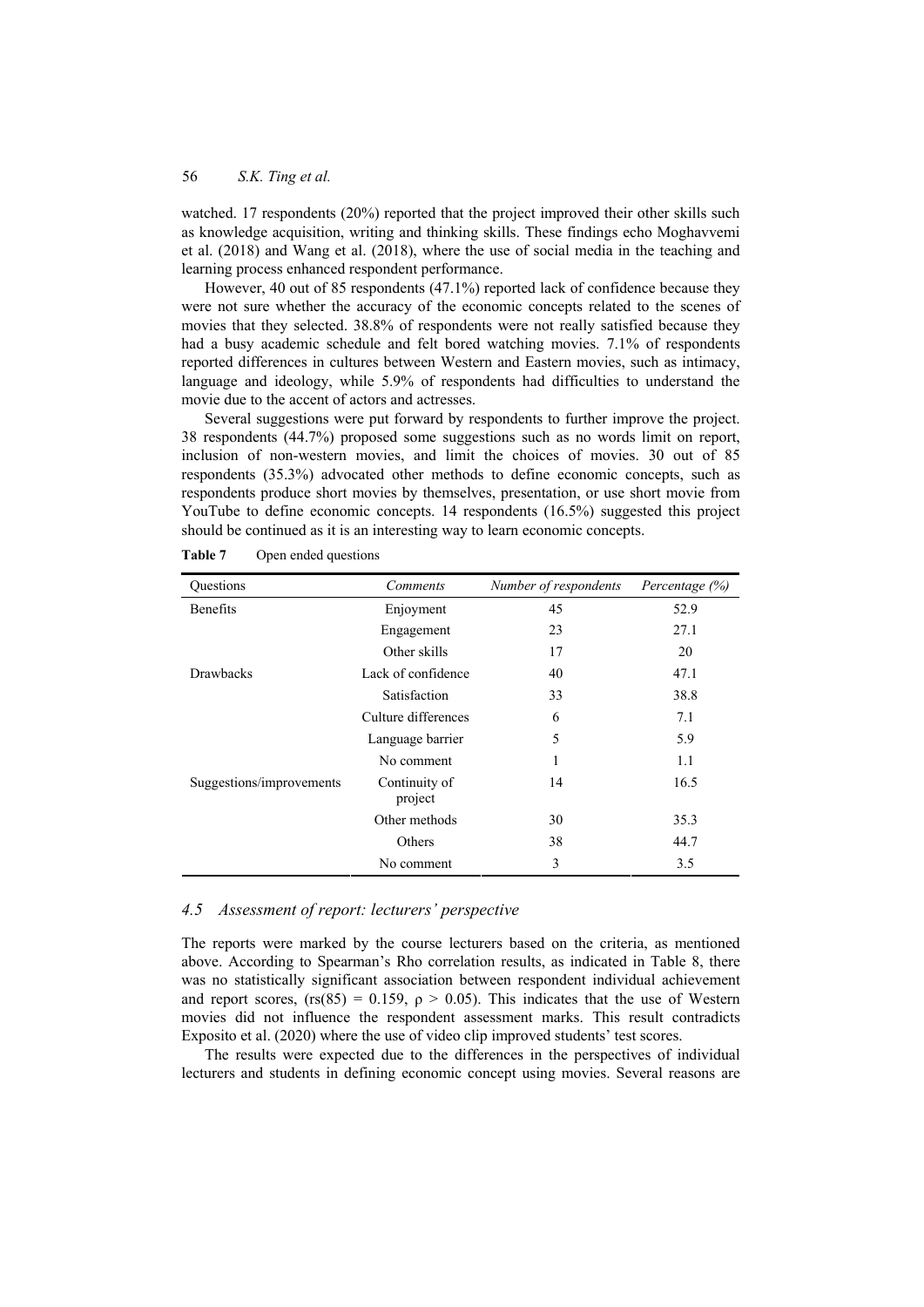identified. Firstly, students and lecturers come from different socio-economic backgrounds and thus relate movies to economic concepts differently. Secondly, assessment marks are not solely based on what the respondents watched from the movies: the lecturers also included other factors such as novelty, language and writing skills to assess the respondent reports. Finally, the respondents may not be able to transfer what they watch from movies into reports successfully, due to differences in intellectual ability.

| <i>Items</i> |             |                         | Report marks | Individual<br>achievement |
|--------------|-------------|-------------------------|--------------|---------------------------|
| Spearman's   | Report      | Correlation coefficient | 1.000        | 0.159                     |
| Rho          | marks       | $Sig. (2-tailed)$       | $\bullet$    | 0.147                     |
|              |             | N                       | 85           | 85                        |
|              | Individual  | Correlation coefficient | 0.159        | 1.000                     |
|              | achievement | Sig. (2-tailed)         | 0.147        | ٠                         |
|              |             | N                       | 85           | 85                        |

#### Table 8 Spearman's Rho correlation

### **5 Conclusions**

This paper has sought to assess the effectiveness of using Western movies to elucidate economic concepts among first semester undergraduate students who take introductory economic courses at the UiTM, Sarawak. The major finding of this paper is that respondents are positive concerning the use of movies to define economic concepts, with the mean scores of 7.48. However, our results also reveal that there is no association between these scores and individual achievement as determined by lecturers.

The positive responses from the respondents on the level of reaction and perceived learning outcomes of using movies are consistent with the TAM literature. Although there is no association between assessment marks and perceived individual achievement, the understanding of students of economic concepts is given a higher priority. The enjoyment of watching movies is an important source of motivation to cultivate interest among students on the study of economics. Lower marks are due to other assessment criteria, such as writing skills, novelty and language. Our findings thus represent a substantive addition to the empirical literature on the use of movies to define economic concepts.

Various policy implications derive from these results. Firstly, the adoption of Western movies into academic subjects can enrich the teaching and learning experience by lecturers and students alike. Moreover, the choice of movies can be extended to non-western movies, short movies from Youtube and short movie productions by students. The current policy of UiTM Sarawak also encourages both lecturers and students to become 'YouTubers' in all aspects of academic life.

Secondly, economic lecturers and students are encouraged to venture into movierelated innovation at university, such as radio stations, software, and other innovations which encourage students to use music, movies and TV shows in academic courses. This could indirectly generate potential revenue to higher education institutions.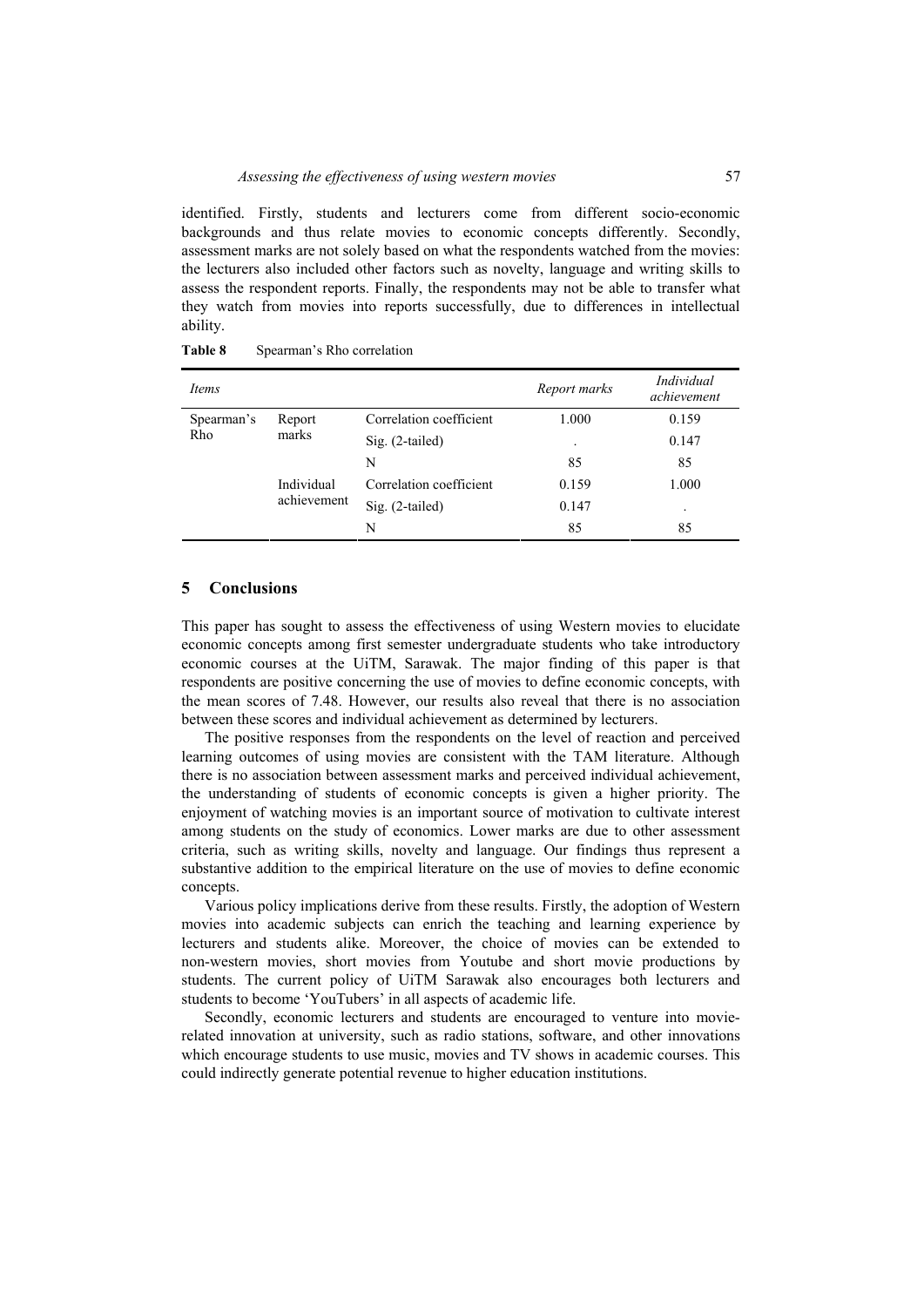Finally, lecturers can incorporate social media into the academic curriculum with assistance from industry partners in order to bring in latest movies and advanced technology to match current demand from students. The students can use local scenarios to produce short movies and relate the economic concepts directly to their daily lives. Other skills, writing and critical thinking, could be offered as complementary subjects to improve academic performance.

This study has several limitations such as small sample size and limited empirical assessment method. Thus, we suggest that future researchers could use larger sample sizes. Moreover, they could apply the same methodology to other discipline areas. Future researchers could also examine the effectiveness of using other media platforms, such as TV series, lyrics and Youtube, in teaching and learning.

#### **Acknowledgements**

This research received no specific grant from any funding agency in the public, commercial, or not-for profit sectors.

#### **References**

- Al-Bahrani, A., Holder, K., Patel, D. and Sheridan, B. (2016) 'The great digital divide: using popular media to teach economics', *Journal of Economics and Economic Education Research*, Vol. 17, No. 2, pp.105–111.
- Al-Rahmi, W. and Zeki, A. (2016) 'A model of using social media for collaborative learning to enhance learner's performance on learning', *Journal of King Saud University – Computer and Information Sciences*, Vol. 29, No. 4, pp.526–535.
- Al-Rahmi, W., Alias, N., Othman, S. and Marin, V. (2018) 'A model of factors affecting learning performance through the use of social media in Malaysian higher education', *Computers and Education*, Vol. 121, pp.59–72.
- Alwi, H., Mahir, N. and Ismail, S. (2014) 'Infusing social media in teaching and learning (TnL) at tertiary institutions: a case of effective communication in Universiti Sains Islam Malaysia (USIM)', *Procedia-Social and Behavioral Sciences*, Vol. 155, pp.265–270.
- Bosshardt, W. (2004) 'Student drops and failure in principles courses', *The Journal of Economic Education*, Vol. 35, No. 2, pp.111–128.
- Boyles, T. (2012) '21st century knowledge, skills and abilities and entrepreneurship competencies: a model for undergraduate entrepreneurship education', *Journal of Entrepreneurship Education*, Vol. 15, pp.41–55.
- Brant, J.W. (2015) 'What's wrong with secondary school economics and how teachers can make it right – methodological critique and pedagogical possibilities', *Journal of Social Science Education*, Vol. 14, No. 4, pp.7–16.
- Brooks R., Cooper, A. and Penke, L. (2012) 'Film: 21st century literacy', *Teaching Uisng Film-Statistical Evidence* [online] https://www.bfi.org.uk/sites/bfi.org.uk/files/downloads/film-21stcentury-literacy-teaching-using-film-statistical-evidence.pdf (accessed 20 March 2018).
- Calhoun, J. and Mateer, D. (2012) 'Incorporating media and response systems in the economics classroom', in McGoldrick, M. (Ed.): *International Handbook on Teaching and Learning Economics*, pp.149–159, Edward Elgar Publishing.
- Carrasco-Gallego, J. (2017) 'Introducing economics to millennials', *International Review of Economics Education*, Vol. 26, No. C, pp.19–29.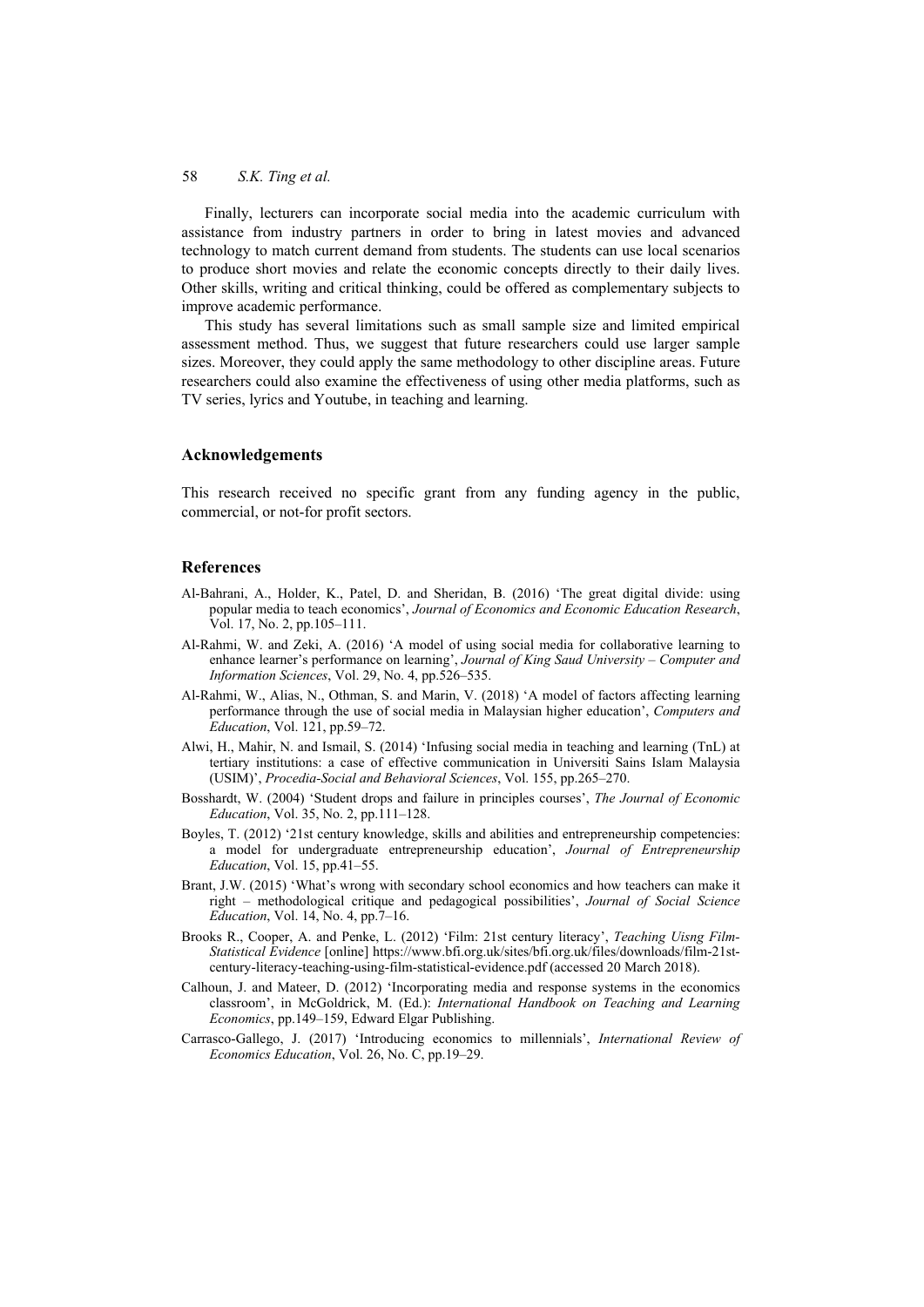- Chen, D., Lambert, A. and Guidry, K. (2010) 'Engaging online learners: the impact of web-based learning technology on college student engagement', *Computer & Education*, Vol. 54, No. 4, pp.1222–1232.
- Davis, F.D. (1989) 'Perceived usefulness, perceived ease of use and user acceptance of information technology', *MIS Quart*., Vol. 13, No. 3, pp.319–340.
- Exposito, A., Sanchez-Rivas, J., Gomez-Calero, M. and Pablo-Romero, M. (2020) 'Examining the use of instructional video clips for teaching macroeconomics', *Computers & Education*, Vol. 144, pp.1–11.
- Gaudreau, P., Miranda, D. and Gareau, A. (2014) 'Canadian university student in wireless classroom: what do they do on their laptops and does it really matter?', *Computers and Education*, Vol. 70, pp.245–255.
- Gehlen-Baum, V. and Weinberger, A. (2014) 'Teaching, learning and media use in today's lectures', *Computer in Human Behavior*, Vol. 31, pp.171–182.
- Ghent, L., Grant, A., and Lesica, G. (2011) 'The economics of Seinfeld', *The Journal of Economic Education*, Vol. 42, No. 3, pp.317–318.
- Haghverdi, H. (2015) 'The effect of song and movie on high school students language achievement in Dehdasht', *Procedia: Social and Behavioral Sciences*, Vol. 192, pp.313–320.
- Hamid, S., Waycott, J., Chang, S. and Kurnia, S. (2011) 'Appropriating online social networking (OSN) activities for higher education: two Malaysian cases', in Williams, G., Statham, P., Brown, N. and Cleland, N. (Eds.): *Changing Demands, Changing Directions. Proceedings Ascilite Hobart 2011*, pp.526–538.
- Helou, A. and Rahim, N. (2014) 'The influence of social networking sites on students's academic performance in Malaysia', *International Journal of Electronic Commerce*, Vol. 5, No. 2, pp.247–254.
- Hill, C., Griffiths, W. and Lim, G. (2018) *Principles of Econometrics*, 5th ed., John Wiley & Sons, Inc., US.
- Hisham, H.T. (2019) 'The impact of globalization on the Malaysia film industry', *International Journal of Innovative Technology and Exploring Engineering*, Vol. 8, No. 7S2, pp.142–148.
- Ishak, A. (2011) 'Cultural hybridity: adapting and filtering popular culture in Malaysian television programmes', *Malaysian Journal of Media Studies*, Vol. 13, No. 1, pp.1–15.
- Junco, R., Heiberger, G. and Loken, E. (2011) 'The effect of twitter on college student engagement and grades', *Journal of Computer Assisted Learning*, Vol. 27, No. 2, pp.119–132.
- Kuhn, C., Troitschanskaia, O., Brückner, S. and Saas, H. (2018) 'A new video-based tool to enhance teaching economics', *International Review of Economics Education*, Vol. 27, No. C, pp.24–33.
- Lee, M., Sirat, M. and Chang, D.W. (2017) 'The development of Malaysian universities exploring characteristics emerging from interaction between Western academic models and traditional and local cultures', *Higher Education Evaluation and Development*, Vol. 11, No. 1, pp.25–37.
- Liew, C.K, and Lee, W.C. (2012) 'Hollywood films and local films: a quantitative study on Malaysia young generations' preference', *International Conference on Social Sciences and Humanities* [online] https://www.academia.edu/6125886/Hollywood\_Films\_and\_Local\_ Films\_A\_Quantitative\_Study\_on\_Malaysian\_Young\_Generations\_Preference (accessed 5 February 2020).
- Luccasen, R. and Thomas, K. (2010) 'Simpsonomics: teaching economics using episodes of the Simpsons', *Journal of Economic Education*, Vol. 41, No. 2, pp.136–149.
- Malaysian Code of Responsible Conduct in Research (MCRCR) (2017) *Cyberjaya: Malaysian Industry-Government Group for High Technology*, National Science Council [online] https://www.mestecc.gov.my/web/en/general/the-malaysian-code-of-responsible-conduct-inresearch-mcrcr/ (accessed 12 February 2020).
- Mateer, G., Roark, B. and Holder, K. (2016) 'The 10 greatest films for teaching economics', *The American Economist*, Vol. 61, No. 2, pp.204–216.